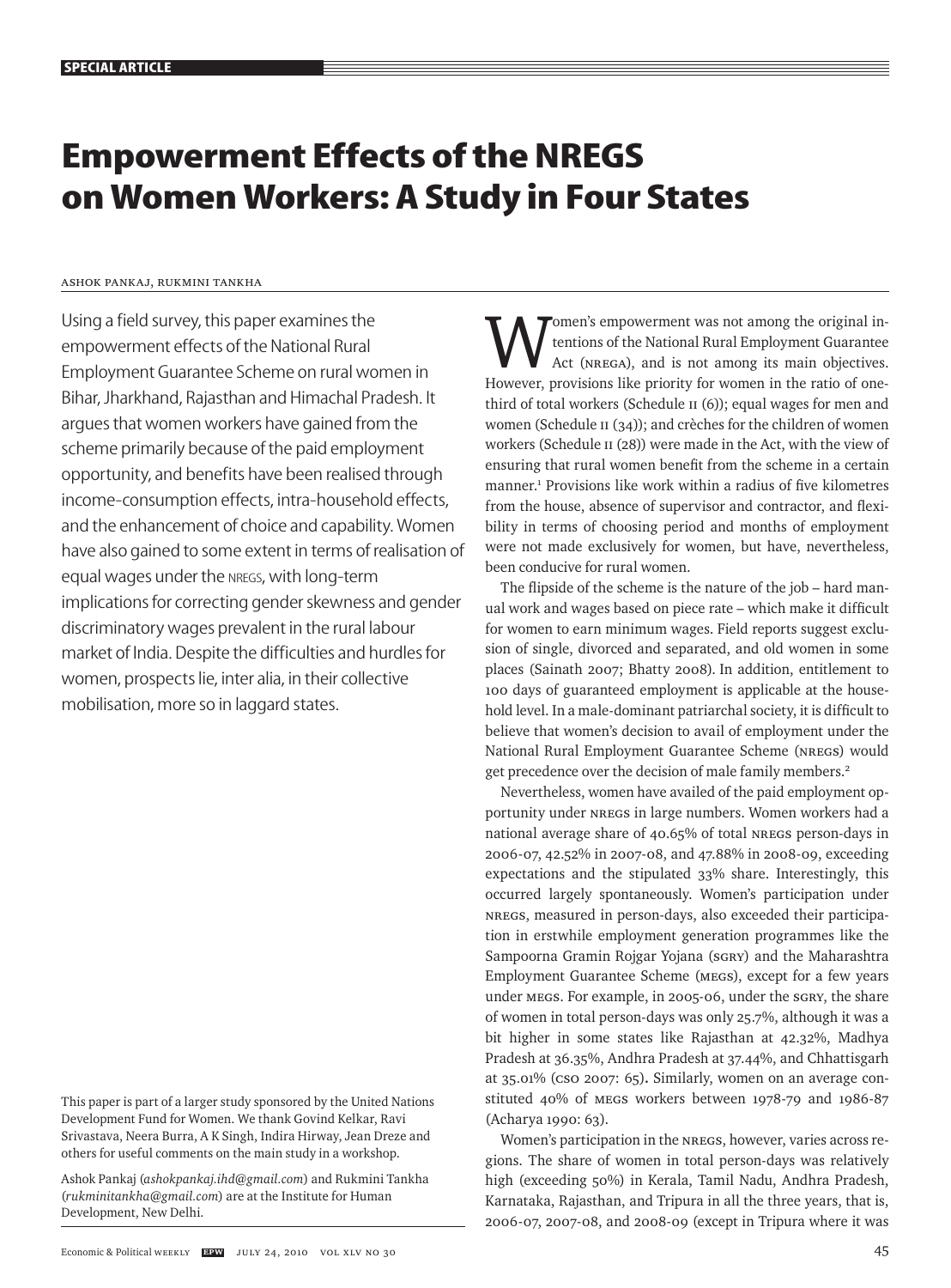less than 50% in 2007-08). It exceeded the national average (viz, 47.88%) in Andhra Pradesh, Gujarat, Kerala, Tamil Nadu, Karnataka, Rajasthan, and Tripura in all the three years. On the other hand, the share of women in total person-days was less than the national average in Bihar, Chhattisgarh, Haryana, Himachal Pradesh (HP), Jharkhand, Maharashtra, Orissa, Punjab, Uttar Pradesh (UP) and Uttarakhand (except in 2007-08), West Bengal and most of the north-eastern states. Further, there is a gap of about 80 percentage points between the states with the highest and lowest participation rates, that is, Kerala (85.01%) and Jammu and Kashmir (5.76%). Even if we consider Jammu and Kashmir as outliers, there is still a gap of about 67 percentage points between Kerala and UP (18.11%). Moreover, there are pronounced regional north-south variations. The four southern states, namely, Andhra Pradesh, Karnataka, Kerala, and Tamil Nadu with relatively better human and gender development indices have ensured high participation of women in all the three years (as a share in total person-days), although average persondays is low in Kerala. Rajasthan, with its high women's participation is the exception among the north Indian states.

In contrast to the high participation of women in the programme as workers, their participation in processes like work selection, social audit, mobilisation of civil society, and share in the control and management of assets created is not encouraging. This being the case, in some places, women's participation in the gram sabha has still increased, and there is even an increase in the number of women who speak in the gram sabha. In MP, women form part of vigilance committees, and it is reported that women are the most vocal among the members of the vigilance committee in some places (Khera and Nayak 2009: 56). There are also some examples of women's groups playing an important role in the management of community assets, for example, in Jatropha plantations in Chhattisgarh.<sup>3</sup> Nonetheless, the disjunction between work participation and process participation remains, and reduces the larger potential community-level impacts of the scheme.

Even so, the emergence of women workers as independent bread-earners with control over their earnings has significant empowerment effects, such as a greater decision-making role in the family, discretion to spend and control the use of their earnings, and confidence to earn independent of male family members. Moreover, reports of their increased participation in the gram sabha are encouraging, and might change the character of decision-making at the level of grass-roots democratic institutions, which continue to be male-dominated even after the increased representation of women following the 73rd Constitutional Amendment Act.

This paper examines the empowerment effects of the NREGS on rural women at both the individual and community levels. At the individual level, this has been examined through: (1) incomeconsumption effects; (2) intra-household effects (decisionmaking roles); and (3) enhancement of choice and capability. The community-level effects have been assessed in terms of realisation of equal wages, increased participation in community development processes, and overall impact on gender relations, if any.

Section 1 describes the perspectives, definition and methodology used in this study. Section 2 explains the state and local contexts of variations in women's participation under NREGS. A brief description of characteristics of women workers and their households has been provided in Section 3. Individual and communitylevel empowerment effects, including difficulties faced by women workers, have been analysed in Section 4. The last section underlines the importance of NREGS for rural women and draws some general conclusions for policy purposes.

### **1 Perspectives, Definitions and Methodology**

This study is informed by the Gender and Development (GAD) perspective that argues that gender-discriminatory power structures and relations lead to, and perpetuate, gender-lopsided development outcomes, which are the main causes of women's deprivation.4 The empowerment effects of the NREGS have the potential to address unequal gender relations in the long run; some of them have been explained in terms of household and community-level effects in this paper.

Under the rubric of GAD, Molyneux (1985) divided women's needs into practical and strategic. Practical needs are those related to food, clothes, housing, etc, and strategic needs are those related to the long-term issues of developing the ability to change the position of subordination and discrimination. The NREGS aims to meet the practical needs of women workers in the short run and their strategic needs in the long run. Women are able to buy food, clothes, medicines, etc, from their NREGS earnings that addresses their short-term needs. Their reduced dependence for these basic needs on male family members also addresses the issue of subordination and subjugation in the long-term.

# **Household Economics, Paid Employment and Women's Empowerment**

Till recently, intra-household affairs were considered outside the domain of mainstream economics that deals mainly with market institutions. With the assertion of feminist economics, and emergence of bargaining (Folbre 1986; Becker 1981) and cooperationconflict (Sen 1990, 1996) models, the notion of household being a non-market institution has been challenged. It is argued that the perception of the family as an undifferentiated unit where cooperation, harmony and altruism define relations between members camouflages the real nature of household affairs (Folbre 1986; Sen 1990). It is also contended that the notion of human behaviour guided by self-interest in the market and altruism in family/household relations, is inconsistent.

Male-female intra-household relations, then, are (also) defined by their differential bargaining power, and in turn, determined by their differential access to economic, political and social resources. Property ownership and access to paid employment opportunity outside the household, apart from other factors, increases the bargaining capacity of a woman by giving her a better fallback position (Agarwal 1994). Since, in India and elsewhere, male family members have greater control over property and other economic resources, including access to paid employment, they enjoy better bargaining positions inside their households. Moser (1993) holds that women's ability to earn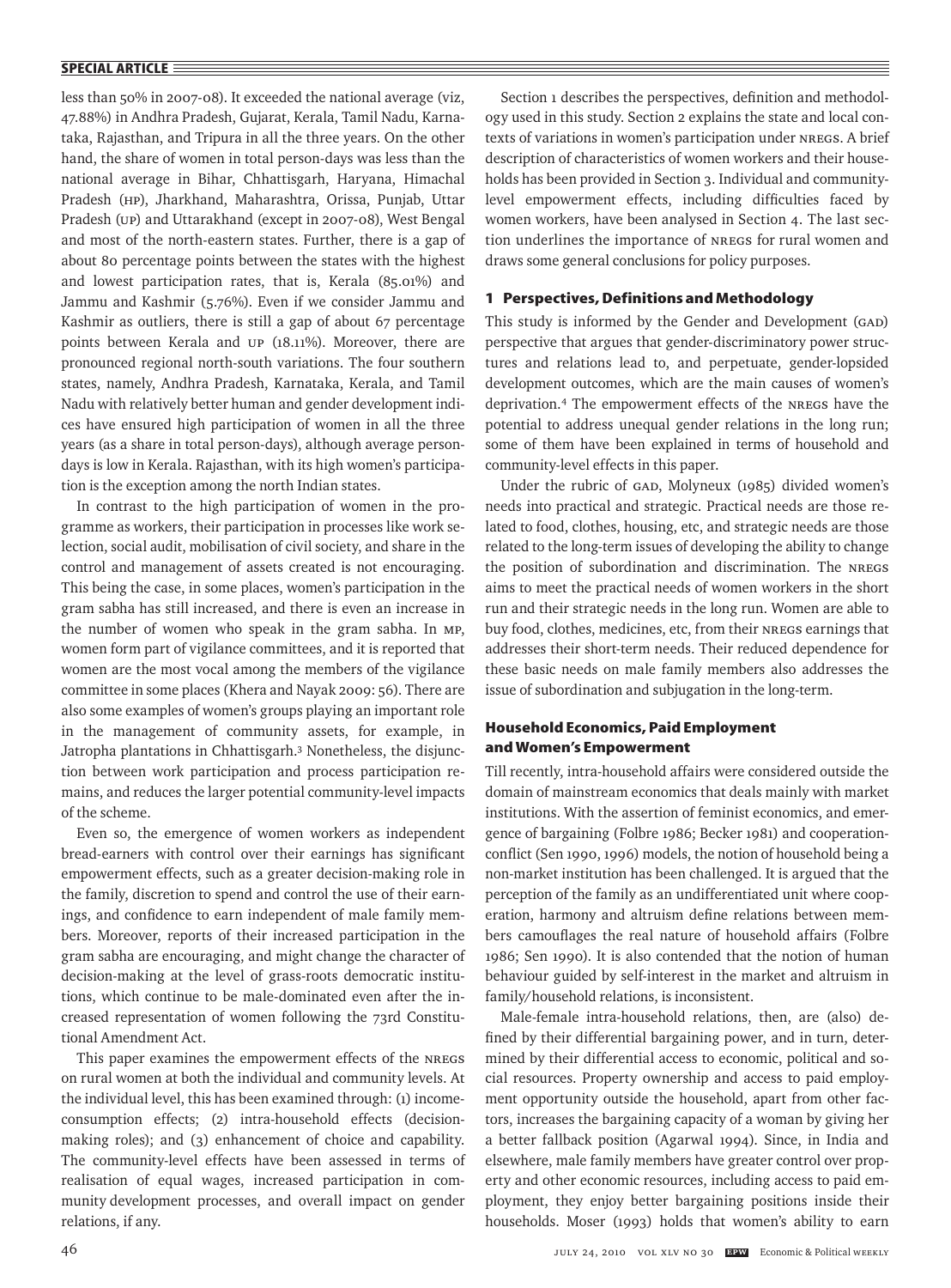outside their households increases their own self-perception of their contribution to the household, and this has similar effects. The paid employment opportunity under NREGS holds similar prospects for rural women in India, who have little control over economic resources, and face social and other disadvantages in accessing paid employment outside the home.

The concept of empowerment gained prominence with the feminist movement in the 1980s. There are various views and perceptions on empowerment (Luttrell et al 2009). To some, it is a process and to others, it is an outcome. Many consider it to be

| States                             | 2006             |       |        |  |  |
|------------------------------------|------------------|-------|--------|--|--|
|                                    | HDI <sup>#</sup> | GDI#  | GFM### |  |  |
| States Selected for Study          |                  |       |        |  |  |
| <b>Bihar</b>                       | 0.552            | 0.525 | 0.385  |  |  |
| Jharkhand                          | 0.611            | 0.595 | 0.350  |  |  |
| Rajasthan                          | 0.591            | 0.577 | 0.387  |  |  |
| Himachal Pradesh                   | 0.705            | 0.702 | 0.473  |  |  |
| Southern states                    |                  |       |        |  |  |
| Andhra Pradesh                     | 0.627            | 0.617 | 0.509  |  |  |
| Karnataka                          | 0.658            | 0.647 | 0.480  |  |  |
| Kerala                             | 0.775            | 0.757 | 0.496  |  |  |
| Tamil Nadu                         | 0.694            | 0.683 | 0.482  |  |  |
| Best performing state <sup>5</sup> | 0.801            | 0.781 | 0.509  |  |  |
| All India average                  | 0.648            | 0.633 | 0.451  |  |  |
|                                    |                  |       |        |  |  |

**Table 1: HDI, GDI, and GEM of Selected States** (2006)

# Human Development Index.

## Gender-related Development Index. ### Gender Empowerment Measure.

\$ HDI (Chandigarh), GDI (Chandigarh), GEM (Andhra Pradesh). Source: Ministry of Women and Child Development (2009: 9, 10, 13).

both a process and an outcome. The process approach emphasises organisational capacity building that enhances the access of disadvantaged groups to the process of development, while the outcome approach emphasises increased access to economic resources. To Kabeer, "empowerment refers to the expansion in people's ability to make strategic life choices in a context where this ability was previously denied to them" (2001a: 19). She elaborates three dimensions of empowerment: (1) resources (conditions); (2) agency (process); and (3) achievement (outcomes).

The present study takes a broader view of empowerment and defines it "both as a process and as an outcome that alters the position of women both inside and outside their households; with this altered position, women are able to realise better individual and social life".

#### **Methodology and Sample Population**

This study is largely empirical, based on a primary survey conducted in the four selected states of north India. The survey was conducted using a two-stage purposive and random sample technique. In the first stage, states, districts and blocks were selected purposively and in the second stage, worksites and women workers were selected randomly. Methods of structured and nonstructured interview and focused group discussions were also used for the purpose.

The selection of states from north India is based on two main considerations. First, the human and gender development indicators of these states, except those of hp, are poorer than those of their southern counterparts. It is believed that the empowerment effects (of NREGS) would be observed more sharply in states where women face poor socio-economic conditions, and where their participation in social and community development processes has traditionally been weak. Second, because of these factors, the issue of women's empowerment is more pertinent in these states than in others.

Further, the selected states consist of two pairs. Rajasthan and hp are two states with better implementation and Bihar and Jharkhand are two states with poor implementation records. This selection provides us with a contrast of two states with better implementation and two states with poor implementation across north Indiat<sup>5</sup> (Table 1).

Selection of districts and blocks was based on considerations like the scheduled caste (sc) and scheduled tribe (sT) population, the overall and female literacy rates, agrarian conditions (irrigated area, etc), and overall implementation of the scheme in the district, particularly the participation of women, person-days per household, and the number of works undertaken. One district each was purposively selected from all the four states – Gaya (Bihar), Ranchi (Jharkhand), (Rajasthan), and Kangra (hp). In Gaya, Ranchi and Dungarpur the scheme has been implemented since 2 February 2006 and in Kangra, since 1 April 2007. This selection gives us a background of at least three years of implementation.

The selection of Kangra from HP, despite it being a Phase II district, was based on the high participation of women, which was low in Chamba and abysmally low in Sirmour, the only two districts of the first phase. The selection of Ranchi, despite the low participation of women, was guided by the consideration of the high ST population. It has been observed that districts with high sc and st population generally show high participation of women. Ranchi defies this general trend, and that made it an interesting case to probe (Table 2).

From each district, three blocks were purposively selected, based on considerations like participation of women, the level of NREGS implementation, and the socio-economic conditions of the population. Another important consideration was the availability of women workers at the worksites during the fieldwork, so that they could be interviewed while working at the worksites.

| Table 2: Demographic and Other Features of the Population; NREGS Person-days and |
|----------------------------------------------------------------------------------|
| Share of SC, ST, Others, and Women in Total Person-days (2008-09)                |

| Demographic and Other Features*                                                                | Gaya  |       | Ranchi Dungarpur | Kangra |
|------------------------------------------------------------------------------------------------|-------|-------|------------------|--------|
| Rural population (%)                                                                           | 86.3  | 64.89 | 92.7             | 94.61  |
| SC population (%)                                                                              | 29.64 | 5.17  | 4.15             | 20.88  |
| ST population (%)                                                                              | 0.08  | 41.82 | 65.14            | 0.12   |
| Literacy rate overall (%)                                                                      | 50.45 | 64.57 | 48.57            | 80.08  |
| Literacy rate-rural males (%)                                                                  | 63.27 | 76.56 | 66.04            | 87.54  |
| Literacy rate-rural females (%)                                                                | 36.66 | 51.72 | 31.77            | 73.01  |
| Rural female workforce participation rate (%)                                                  | 28.15 | 46.81 | 39.48            | 38.6   |
| Sex ratio                                                                                      | 948   | 972   | 1031             | 1032   |
| NREGS person-days and share of SC, STs,<br>others and women**                                  |       |       |                  |        |
| Average person-days per household                                                              | 17.9  | 36.7  | 47.48            | 72.17  |
| Percentage share of SCs in person-days                                                         | 62.99 | 10.61 | 4.96             | 28.88  |
| Percentage share of STs in person-days                                                         | 0.00  | 58.22 | 79.29            | 7.02   |
| Percentage share of others in person-days                                                      | 37.01 | 31.17 | 15.74            | 64.1   |
| Percentage share of women in person-days                                                       | 34.98 | 14.4  | 75.53            | 53.09  |
| ** Calculated from data provided by the Ministry of Bural Dovelopment, on the NBECA web site 6 |       |       |                  |        |

d from data provided by the Mir Sources: \* Calculated from the Census of India (2001).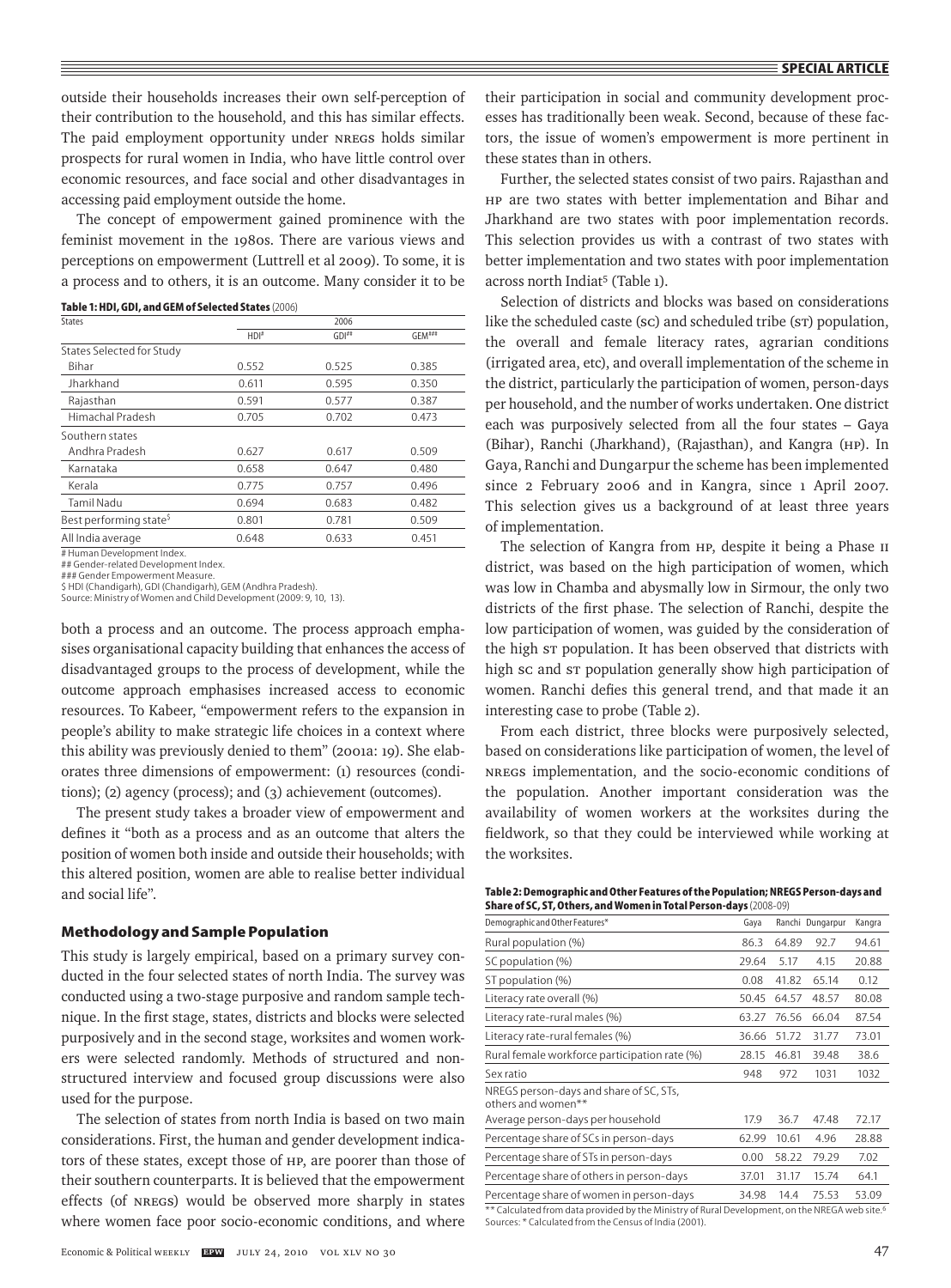Active worksites (with working workers) and women workers were randomly selected. But in the case of Gaya district, since active worksites with women workers were not found in the selected blocks during the survey, women workers were selected from the most recently active worksites. A total of 428 women workers: 103 from (Rajasthan), 110 from Gaya (Bihar), 106 from Kangra (hp), and 109 from Ranchi (Jharkhand) were interviewed using a semi-structured questionnaire. Because of the selection of women in groups, the number is uneven across districts. Out of 428 women, 11% had completed 100 days and 41% had completed more than 50 days, whereas the national average of women's person-days is less than 50 in all the three years.

The sample consists of Hindus (86.2%), Muslims (4.2%), Christians (2.3%), and indigenous religious groups such as the Sarna,7 a tribe in Jharkhand (7.2%). In terms of caste, the distribution is as follows: SCs 30.4%, STs 34.6%, and Other Backward Classes (OBCs) 34.6%, of which OBC-I comprised 7.71% and OBC-II comprised 26.87%.8

# **2 Explaining Women Workers' Participation under NREGS**

There are various explanations for the varying participation of women workers under the NREGS. Factors that have encouraged women workers' participation include the nature of the job not requiring special knowledge and skill (Krishnaraj et al 2004 in the context of MEGS); outmigration of male family members (Bhatty 2006; Mehrotra 2008; Talukdar 2008); the employment opportunity being available at the doorstep (Bhatty 2006; Khera and Nayak 2009); a tradition of rural women working in others' fields (Narayanan 2008); the provision of equal, non-discriminatory wages (Sudarshan 2008; Khera and Nayak 2009); and innovative experiments in implementation like the female mate system in Rajasthan (Khera 2008), synergisation of NREGS with Kudumbashree in Kerala (Vijayakumar and Thomas 2008),<sup>9</sup> and in Bihar,<sup>10</sup> gender differential tasks for uniform (minimum) wages (Pankaj 2008a).

Slow implementation and the overall low level of job creation in states like Uttar Pradesh, West Bengal, and Bihar, householdbased job cards and a household definition based on common kitchen, thereby causing exclusion of single, divorced and separated women,<sup>11</sup> are all factors that have restricted women's participation in some cases. Local sociocultural factors also play a role. Women are subjected to discrimination at the level of household registration and issuing of job cards, including complete denial to single woman households in states like UP (Raja 2007). In most parts of the Hindi heartland, there is a notion among the upper caste landed communities that allowing women to work outside their home would amount to a loss of honour and dignity of the family. Khera and Nayak (2009: 54-55) have found that apart from sociocultural restrictions, the presence of contractors on the worksites (which is not legally permitted), a schedule of rates-based wages and delays in wage payment and lack of childcare facilities have restrictive effects on women's participation as workers under the NREGS.

#### **Bihar, Jharkhand, Rajasthan, and HP**

The four states present a varied picture. In Bihar and Jharkhand, the nature and capacity of local institutions and sociocultural factors are the main reasons for low women's participation. First, the scheme has been implemented in the backdrop of an administrative and institutional set-up not considered very efficient and effective in public service delivery. Bihar has improved its delivery efficiency since 2004-05, but in a top-down manner. The basic character of grass-roots institutions – local bureaucracy and panchayati raj institutions (PRIs) – has not changed much. On the other hand, Jharkhand is doing without formal PRIs; implementation by the bureaucracy in a centralised manner goes against the spirit of the NREGS.

Second, the demand for NREGS job is confined mostly to SCs and OBCs in Bihar and SCs, STs and OBCs in Jharkhand.12 Most of these workers are landless (though participation is more widespread across land categories in Jharkhand) and characterised by low literacy and other economic deprivations (Pankaj 2008a: 19-59). Local institutions are effectively controlled by a combination of landed upper castes and upper middle ascendant castes in Bihar (Pankaj and Singh 2004). Following the 2006 panchayat elections in Bihar, the dominance of the erstwhile elite in local institutions has, however, declined (Pankaj 2008b). Similar problems exist in Jharkhand, where NREGS job seekers are unable to translate entitlements into effective demand, owing to the incapacity of local institutions. The problem is not unique to these two states.

In contrast, civil society in especially the southern part of Rajasthan and a proactive state in AP have overcome this problem. Third, participation of women from upper castes is negligible and from OBCs limited. Due to social restrictions, upper caste women, even from poor families, have not come forward. Upper OBCs have some amount of land and the women prefer to work on their own fields. The lower OBCs, mostly service castes, have traditionally been dependent on *jajmani* services, and vestiges of this still remain.

Rajasthan presents a different socio-economic context. First, the intensity of demand for wage employment is high and socially widespread in rural areas; since large parts of the state are rain-fed, agriculture is low intensity. Second, the history of drought relief through public works programmes has seen large numbers of people, men and women, coming out to work.<sup>13</sup> Third, because of poor income and employment opportunities in local areas, men and women from rural Rajasthan have been migrating to nearby cities and towns inside and outside state. For migrant populations, local employment is preferable, as migration has both social and economic costs. Fourth, there is a strong presence of civil society organisations in some parts of Rajasthan. In the context of NREGA, the Mazdoor Kisaan Shakti Sangathan (MKSS), Vagad Mazdoor Kisan Sangathan (VMKS), and the Rozgaar Evam Suchana Adhikar Abhiyan (Right to Information Campaign) have played a critical mobilising role. Fifth, the southern districts of Rajasthan such as are tribal-dominated, and working of women outside of their home is not socially taboo. This, coupled with economic hardship, compels male and female members to work to earn their minimum livelihood.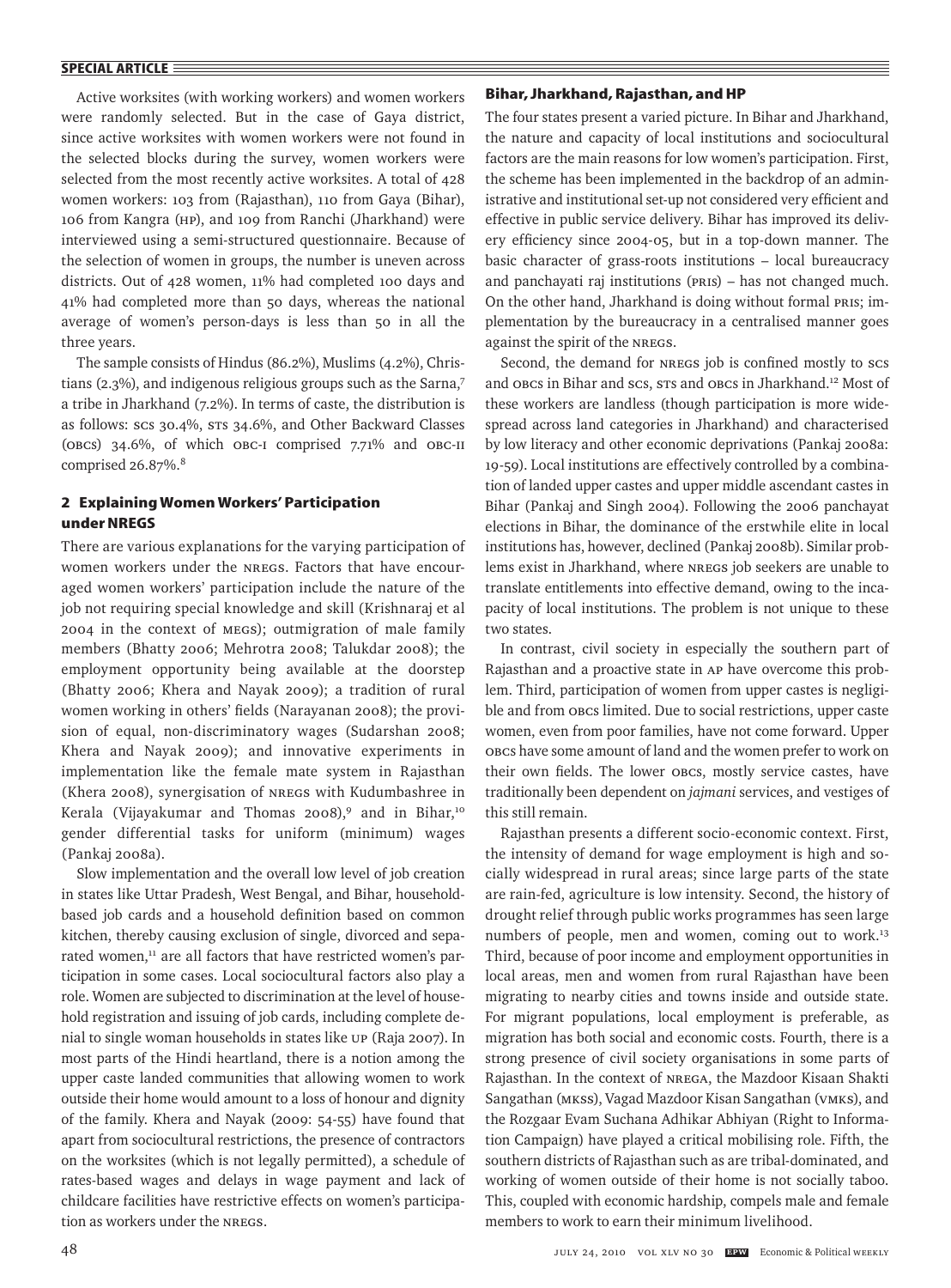In HP, women's work participation has increased over the years, although it continues to be low in the first-phase districts – Sirmour and Chamba**.** High levels of human and gender development indices and the better delivery capacity of grass-roots institutions are important factors. Social practices tabooing women's participation are not entrenched here. The high participation of women in Kangra, in turn, has a specific context. Unlike other places, most of the sampled women workers in Kangra were from relatively better off socio-economic conditions: 97% belonged to

| Table 3: Women's Share in Total Person-days Worked by the Household |
|---------------------------------------------------------------------|
| (April 2008-March 2009)                                             |

| <b>Districts</b> | Average Person-days<br>ofWomen | Average Person-days<br>of Other Household Members | Women's Share in<br>Total Person-days of HH (%)* |
|------------------|--------------------------------|---------------------------------------------------|--------------------------------------------------|
| Dungarpur        | 77                             | 40                                                | 79.34                                            |
| Gaya             | 26                             | 23                                                | 61.17                                            |
| Kangra           | 61                             | 26                                                | 93.48                                            |
| Ranchi           | 35                             | 28                                                | 66.95                                            |
| Total            | 49                             | 29                                                | 77.19                                            |
| HH: Household.   |                                |                                                   |                                                  |

\* This has been derived as women's person-days divided by total person-days, multiplied by 100. Source: Survey.

| Table 4: Earnings from Various Sources and Share of NREGS (2008-09) |  |
|---------------------------------------------------------------------|--|
|---------------------------------------------------------------------|--|

| Various Sources of Earnings for Women  |           |        | (Share in %) |        |        |
|----------------------------------------|-----------|--------|--------------|--------|--------|
| Workers' Households                    | Dungarpur | Gaya   | Kangra       | Ranchi | Total  |
| Agricultural wages                     | 7.22      | 34.10  | 0.84         | 14.46  | 10.54  |
| Non-agricultural wages                 | 42.98     | 42.34  | 43.62        | 45.46  | 43.80  |
| Sale of agricultural products (grains) | 0.67      | 3.25   | 0.07         | 5.36   | 2.04   |
| Dairy                                  | 0.70      | 0.61   | 0.62         | 2.25   | 1.02   |
| Sale of fruits and vegetables          | 0.00      | 0.00   | 0.87         | 0.64   | 0.45   |
| Old age/widow and other pension        | 0.24      | 0.10   | 6.64         | 2.03   | 2.84   |
| Remittances received                   | 21.37     | 2.42   | 4.86         | 1.15   | 7.47   |
| Others                                 | 4.86      | 4.31   | 24.58        | 12.45  | 13.38  |
| <b>NRFGA</b>                           | 26.95     | 12.86  | 17.90        | 16.19  | 18.46  |
| Total                                  | 100.00    | 100.00 | 100.00       | 100.00 | 100.00 |

Source: Survey; based on recall basis. Figures may be taken as approximate.

OBC households; 69% were literate, the highest among the four districts; and 92% came from landowning households, even if their landholdings were marginal.

The main reason for participation in the scheme by women here is not desperation to earn a livelihood. Situated in the valley and having a conducive climate, agriculture is intensive and productivity is high. Even marginal farmers are able to meet minimum livelihood requirements. Male family members were found to work in agriculture and, if necessary, supplement income through casual wage employment in non-agriculture sectors. Women were usually found to be confined to domestic chores or sometimes need-based work in their own farms, but were not regular wage seekers.

Women of Kangra were seen to view NREGS as an opportunity to earn independently. The *sarkari kaam* (government-sponsored work), timely payment of minimum wages and payment into the individual account of women workers were other attractions.<sup>14</sup> The availability of a paid employment opportunity, not available earlier, at their doorsteps and sarkari kaam were factors that attracted women to join NREGS as workers in other states as well (Khera and Nayak 2009: 51). The liberal attitude of implementing agencies in issuing job cards facilitated participation of a large number of widows and single women.

#### **3 A Brief Background of Women Workers**

The empowerment narratives in the next section pertain to women of lower social and economic status.15 Two-thirds were illiterate and another one-fourth were only functionally literate. Most of them were married and were from nuclear families. Some 80% were in the fertility age group: 60.5% in the age group of 30-45 years and another 19% in the age group of 18-29 years. Another 15% were in the age group of 46-59 years, and 5% were also above 60 years.

The income and assets base of these households was poor. The average annual income of a woman worker's household was Rs 29,149 in Dugarpur, Rs 21,422 in Gaya, Rs 41,329 in Kangra, and Rs 27,140 in Ranchi. Two-thirds of these households were from below poverty line (BPL) families: 45.1% general BPL and another 25.5% Antyodaya card holders. 78.5% were living in *kachha* houses and another 16% in semi-*pucca* houses.

One-third of the households were landless and 93% of those having land were only marginal landholders. Casual work in non-agriculture was the primary occupation of 65% of these households, and casual work in agriculture of another 15%. Only a small proportion of households described their primary occupation as self-employed in agriculture and non-agriculture.

Sample women respondents were found to have earned a minimum number of days in the reference year (2008-09). A woman worker had completed 77 days on average in Dungarpur, 61 days in Kangra, 35 days in Ranchi, and 26 days in Gaya district. However, the average share of a woman worker in total person-days earned by the household was 93% in Kangra; 79% in Dungarpur, 67% in Ranchi, and 61% in Gaya (Table 3).

Wage earning was the main source of income of these households. Earnings from non-agricultural work constituted the highest proportion of the total annual income of women workers' household in all four districts. Income from agricultural wages constituted the second highest proportion in Gaya and was the third highest source of household contribution after NREGA in Ranchi. Remittances from migration were also a major source of household income in Dungarpur, after NREGA. Their other sources of income are shown in Table 4.

The contribution of NREGS wages in the total annual income of woman workers' households was 27% in Dungarpur, 18% in Kangra, 16% in Ranchi, and 13% in Gaya (Table 4). More importantly, it has become the third largest source of women workers' household income in Dungarpur, and the second largest in Gaya, Kangra and Ranchi districts. The relatively high share of NREGS in the total annual income of these households is due to their low-income base.

## **4 Empowerment Effects: Evidence**

How has paid employment under NREGS transformed the (bargaining) position of rural women within their households? And to what extent have participatory development processes under NREGS been able to create larger social effects on women's empowerment? The former has been analysed at the household level and with respect to three interrelated processes and outcomes, which are:

- (1) Income-consumption effects;
- (2) Intra-household effects (decision-making role); and
- (3) Enhancement of choice and capability.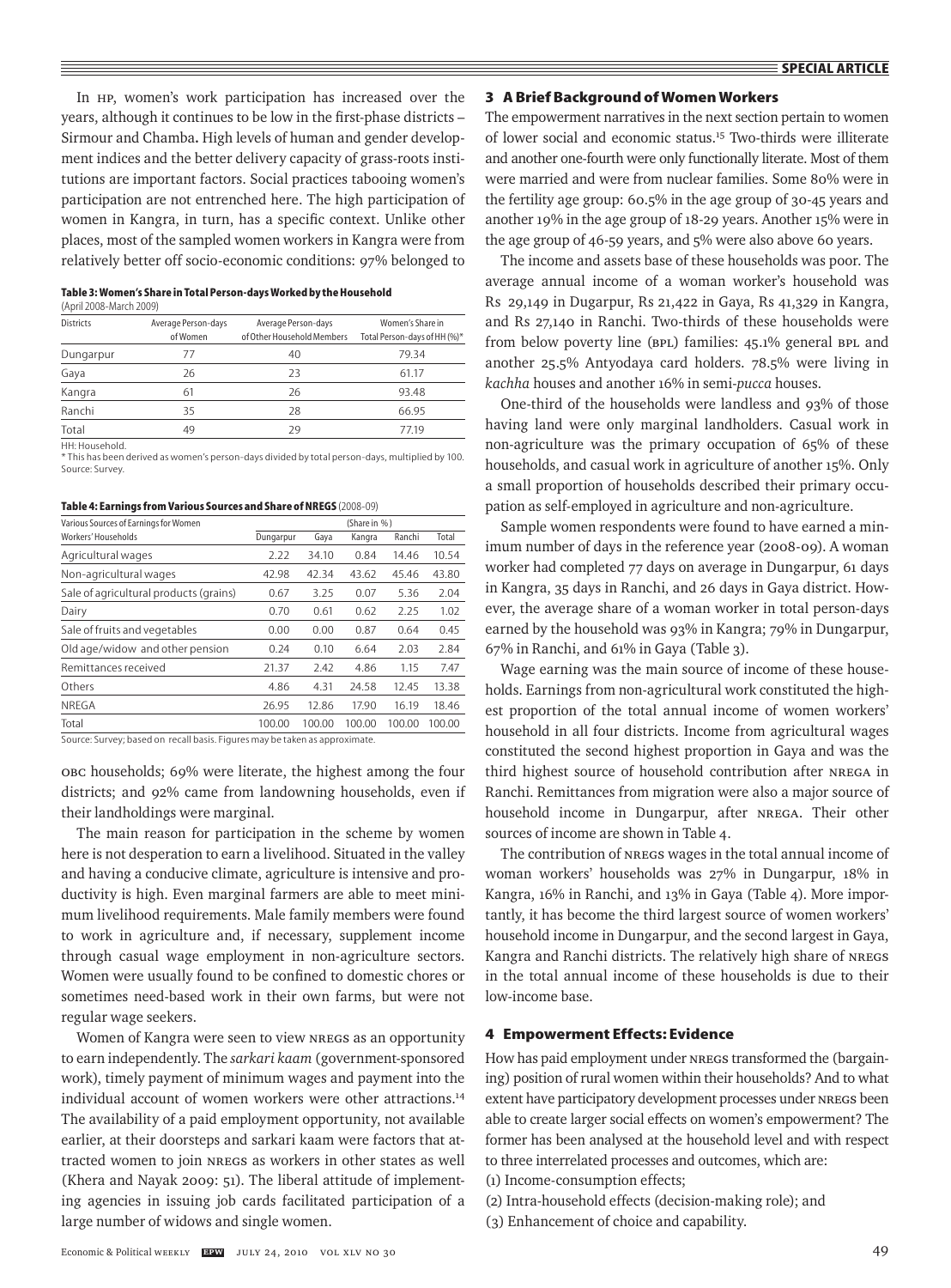The latter has been explained at the larger community-level and through: (1) process participation; (2) wage-equality and its long-term impacts on rural labour market conditions; and (3) changes in gender relations, if any, because of the above and other factors.

# **Household-Level Effects**

Women's contribution to household income and to the national economy remains largely unaccounted for as they undertake a significant amount of unpaid work. To many, this remains a fundamental challenge of women's empowerment (Boserup 1980; Folbre 2009; Hirway and Saluja 2009)**.** A time use survey conducted by the Central Statistical Organisation (cso) across six states (2007: 77) revealed that on an average, rural women spent about 22.53 hours of their weekly time on System of National Accounts (SNA) activities and 33.95 hours on extended SNA activities.16 This, in fact, reiterates that the average number of hours spent by women on unpaid work is high, and their contribution to the household's income and overall welfare remains unaccounted for and unappreciated. The NREGS has helped women in converting some unpaid hours of work into paid hours of work with significant effects, especially for those women for whom NREG is a primary work opportunity outside the home.

**Income-Consumption Effects:** By income-consumption effects, we mean an increase in the paid income of a woman worker and, consequently, her ability to choose her consumption baskets. Though income and consumption are related, we emphasise consumption, because an increase in income sans the ability to consume or choose consumption baskets has little significance. For example, if a woman earns, but is unable to exercise any choice on how to spend those earnings and instead, say, surrenders her entire earnings to the head of the household, she does not influence the spending decision at all, and subsequently the element of empowerment is probably missing, in spite of the income effects. Paid work under NREGS has helped rural women in realising income-consumption effects through: (1) monetised earnings, and (2) better control over earnings because of monetised wages and account payment, leading to greater consumption effects.

A woman worker's earnings from the NREGS constituted 14% of the total annual income of the household on average across the four districts, 21% in Dungarpur, 15% in Kangra, 11% in Ranchi,

| Table 5: Women's Contribution to Household's Income through NREGS (2008-09) |
|-----------------------------------------------------------------------------|
|                                                                             |

| <b>Districts</b> | Average Income of<br>Households from NREGS (Rs) | Women's Income from NRFGS<br>as % of Total NREGS<br>Income of Households | Share of Women's NRFGS<br>Income in the Total Annual<br>Income of Households (%) |
|------------------|-------------------------------------------------|--------------------------------------------------------------------------|----------------------------------------------------------------------------------|
| Dungarpur        | 7,855                                           | 78.79                                                                    | 21.23                                                                            |
| Gaya             | 2.755                                           | 61.47                                                                    | 7.90                                                                             |
| Kangra           | 7,399                                           | 82.12                                                                    | 14.70                                                                            |
| Ranchi           | 4.394                                           | 67.38                                                                    | 10.91                                                                            |
| Total            | 5.459                                           | 76.64                                                                    | 14.14                                                                            |
|                  |                                                 |                                                                          |                                                                                  |

Source: Survey.

and 8% in Gaya districts (Table 5). The share might actually be more, as we have not accounted for the woman worker's other contributions, in the form of either paid or unpaid work.

Underlining the significance of paid work and its effects on the self-perception of women, one woman worker told us in a lighter vein that now that she earns, her husband is ready even to prepare tea for her, something quite unlikely earlier. Some also said that when they hand over either part or whole of their earnings to the head of their households or to any other male family members, they feel a sense of worth and importance.

Earning is important, but equally important is retaining and exercising choice over use of earnings. Sixty-eight per cent of the women workers (overall across the four districts) were collecting their wages themselves. This figure was higher in Dungarpur (98%) followed by Kangra (60%), and low in Ranchi (39%) and Gaya (33%) (Table 6). Similar results are found in another study (Khera and Nayak 2009: 51).

#### **Table 6: Who Collects Wages** (%)

| <b>Districts</b> | Women<br>Themselves | Male Household<br><b>Members</b> | Sometimes<br>Male Household Members |
|------------------|---------------------|----------------------------------|-------------------------------------|
| Dungarpur        | 97.5                | 25                               | 0.0                                 |
| Gaya             | 33.3                | 66.7                             | 0.0                                 |
| Kangra           | 60.0                | 9.1                              | 30.9                                |
| Ranchi           | 38.6                | 61.4                             | 0.0                                 |
| Total            | 68.2                | 23.2                             | 8.6                                 |
| Source: Survey.  |                     |                                  |                                     |

It appears that account payment leads to greater incidence of self-collection and control over wages. The high proportion of women in Dungarpur and Kangra, who collected their wages themselves, was in fact co-terminous with 100% account payment. On the other hand, in two-thirds of cases in Gaya and slightly less in Ranchi, male household members collected women's wages, as cash payment was still in practice and often payment was made to the male household member on behalf of the household. The local social set-up accepts the practice of the man collecting wages of female family members, as often a household is identified by the name of the head of the household. Local officials and PRI representatives easily cooperate with male members to earn their support and favour.

It was observed that sometimes women collect their wages, but hand it over either to the male heads of their households or to their husbands. Sometimes, they retain a portion and surrender the rest. Nevertheless, self-collection increases the chances of retaining control over wages.

The majority of women workers were found to collect and retain their wages. Significantly, it was found that 55.6% of sample women retained up to 25% of their wages. The proportion of women who controlled up to 25% of their NREGS wages for personal use/consumption was 50% in Dungarpur, 69% in Gaya, 50% in Kangra, and 52% in Ranchi. Interestingly, 8.1% of women retained more than 50% of their wage income. Still, 29% women surrendered their entire earnings (Table 7).

#### **Table 7: Retention of Earnings by Women**

| Proportion of NREGS Earnings Retained by |           |       | (96)   |        |       |
|------------------------------------------|-----------|-------|--------|--------|-------|
| <b>Women Workers</b>                     | Dungarpur | Gaya  | Kangra | Ranchi | Total |
| Up to 25%                                | 50.5      | 69.1  | 50.0   | 52.3   | 55.6  |
| 25-50%                                   | 5.8       | 1.8   | 14.2   | 5.5    | 6.8   |
| 50-75%                                   | 4.9       | 0.0   | 3.8    | 0.9    | 2.3   |
| 75-100%                                  | 9.7       | 3.6   | 6.6    | 3.7    | 5.8   |
| Nil                                      | 29.1      | 25.5  | 25.5   | 37.6   | 29.4  |
| Total                                    | 100.0     | 100.0 | 100.0  | 100.0  | 100.0 |
|                                          |           |       |        |        |       |

Source: Survey.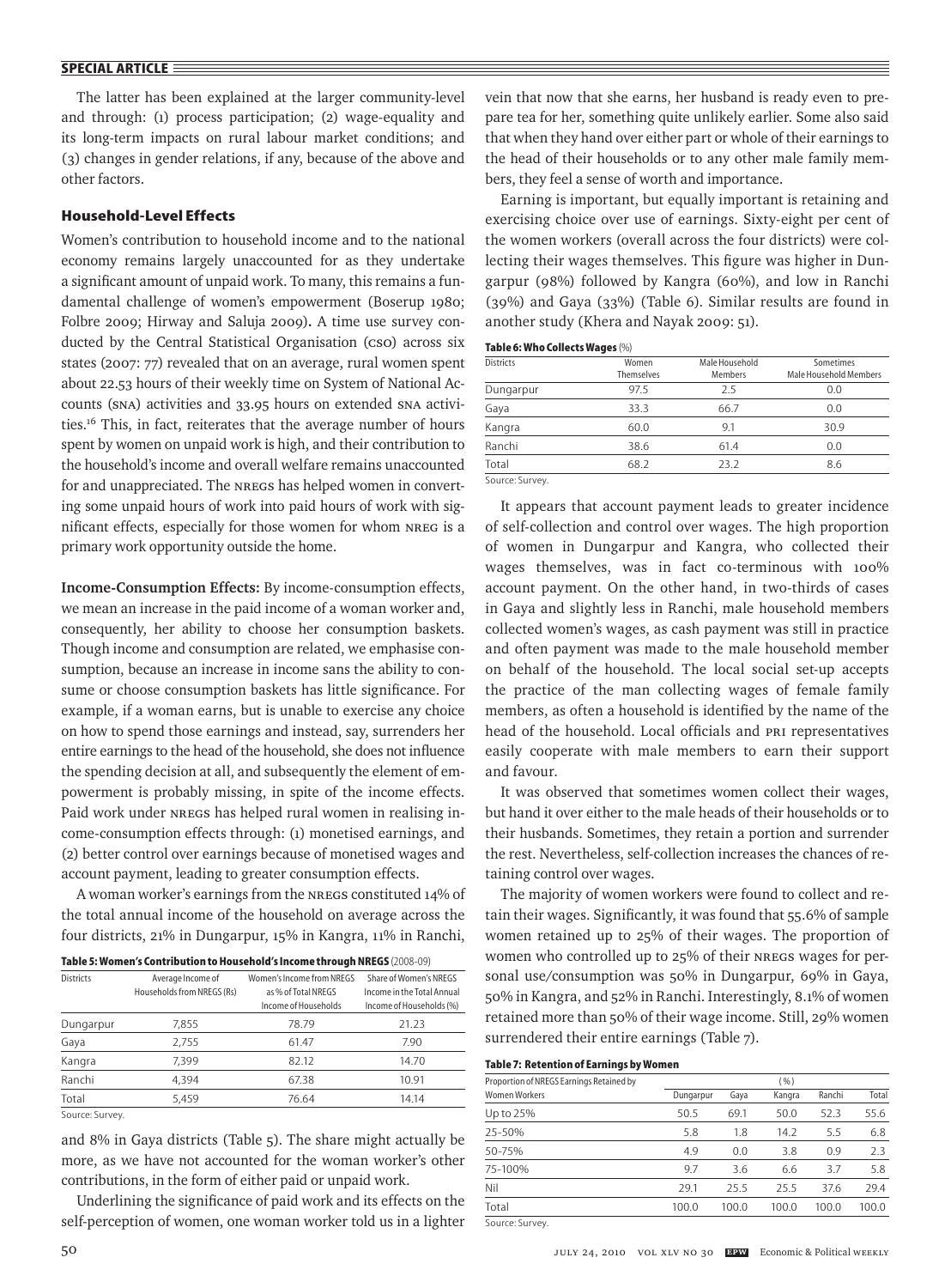The large number of women who retained either part or whole of their NREGS wages, also retained choice over their use. They used it for all kinds of purposes – on daily consumption items, household durables, health and education of children, visiting relatives, and on social ceremonies, etc. They also used it to meet their personal needs. The most common items of personal need women spent on included clothes, cosmetics and bangles, personal health (medicines), visiting relatives and giving gifts at the time of marriage and festivals to near and dear ones.

The significance of this lies in reduced dependence on male and other family members. Before NREGS, 44% women said that

| Pre-NRFGS Own<br>Income to Meet<br>Personal Needs | Post-NRFGS Own<br>Income to Meet<br>Personal Needs |
|---------------------------------------------------|----------------------------------------------------|
| 32                                                | 70.9                                               |
| 59.1                                              | 74.5                                               |
| 19.8                                              | 74.6                                               |
| 63.3                                              | 62.4                                               |
| 43.9                                              | 70.5                                               |
|                                                   |                                                    |

they were able to meet their personal needs through their own earnings. Now, 71% women were able to do so (Table 8). The pre- and post-NREGS difference is quite significant in case of Kangra and Dungarpur, where the overall earning of women workers was rela-

tively high because of the greater number of person-days worked by them. It seems that women are able to spare for personal needs only when they earn a minimum income, as other priorities of the household are equally pressing. This also registers the significance of realising a critical minimum number of persondays and wages for improved effects on women workers.

 Interestingly, the majority of women workers, even after getting their own income through NREGS, continue to receive money from earlier sources to meet their personal needs, as per necessity and exigency. Of all women workers, 78% (85.3% in Ranchi, 82.7% in Gaya, 77.7% in Dungarpur, and 66% in Kangra)

**Figure 1: Substitution Effect on Women's Earlier Sources of Income** (in %)



Source: Survey

continued to receive money from earlier sources (Figure 1). This underlines the fact that cooperation and understanding continue to play a role in household affairs in rural India, notwithstanding the bargaining model of the household.

**Decision-Making:** The dominance of males in intra-household decisions in rural areas is unmistakable. As per the National Family Health Survey III (2005-06), only 29% of married women in rural areas take decisions about the purchase of daily household needs; 26% decide about their personal healthcare; 7.6% take decisions about purchasing major household items; and only 10% decide on visits to relatives (as cited in CSO 2007:102).

If we compare this with observed changes in the case of NREGS women workers, the impact is remarkable. Now, 71% retain portions of their income to spend as per choice. These relate to purchase of household items, healthcare, visits of relatives, etc. Moreover, the domain of their decision-making has also widened. One woman worker in Kangra used her NREGS income for the construction of a toilet inside her house, and interestingly, this was her own decision. Many of these women are now able to visit their relatives, mostly their maternal homes (called *mayka* in north India), more frequently. Earlier, their visits were doubly controlled both by permission and the money required for the visit. Additionally, a number of women workers in Dungarpur had invested in fixed deposits for the sake of their children, something that earlier would have been beyond the domain of their decision-making.

The NREGS has broadened choices for rural women in two ways. One, it has opened for them an entirely new avenue for paid employment. Two, it has broadened their choices and capability as a result. An important fact is that a large number of women decided on their own to work under NREGS. Out of the four districts, 57.9% joined NREGS out of their own volition, although 37.9% were asked to work by the head of the household (Table 9).

| <b>Table 9: Intra-household Decision to Participate in NREGS</b> (in %) |  |  |  |  |  |  |  |
|-------------------------------------------------------------------------|--|--|--|--|--|--|--|
|-------------------------------------------------------------------------|--|--|--|--|--|--|--|

| <b>Who Decides</b>    | Dungarpur | Gava | Kangra | Ranchi | All  |
|-----------------------|-----------|------|--------|--------|------|
| Self (woman worker)   | 75.7      | 373  | 783    | 42.2   | 57.9 |
| Head of the household | 204       | 591  | 20.8   | 495    | 37.9 |
| Other family members  | 39        | 3.6  | 0 ዓ    | 73     | 4.0  |
| Others                | 0.0       | 00   | 0 O    | 09     | 0.2  |
| Course Curvey         |           |      |        |        |      |

Source: Survey.

Two, NREGS has increased the choice set for women by reducing economic dependence on other family members. When a woman worker depends on the head of her household, the latter's discretion limits the choice or indulgence of the former by amount and timing. For example, if a woman wants to give Rs 100 as *kanyadan* or gift on the occasion of the marriage ceremony of a girl, and the head of the household agrees to give only Rs 50, then the woman is restricted by the amount. Similarly, if she wants to purchase a sari for herself at the time of the Holi festival and the head of the household agrees to provide money on the occasion of Deepawali, her choice is restricted by timing. Paid employment under NREGS has enhanced both freedom and the choice to use earnings.

#### **Community-Level Effects**

Women's participation in grass-roots community development processes in general, and decision-making in particular, remain weak in spite of their increased representation, following the 73rd Constitutional Amendment Act. Apart from low participation in the gram sabha and other decision-making fora, the problem of proxy (men performing the role of women representatives) is frequently found to occur.

One of the latent objectives of the NREGS is to strengthen community development processes through grass-roots institutions and to make decision-making at that level more inclusive and participatory. Women's participation in procedural aspects under NREGS, say, selection and implementation of works, social audit, asset management, etc, remains low, even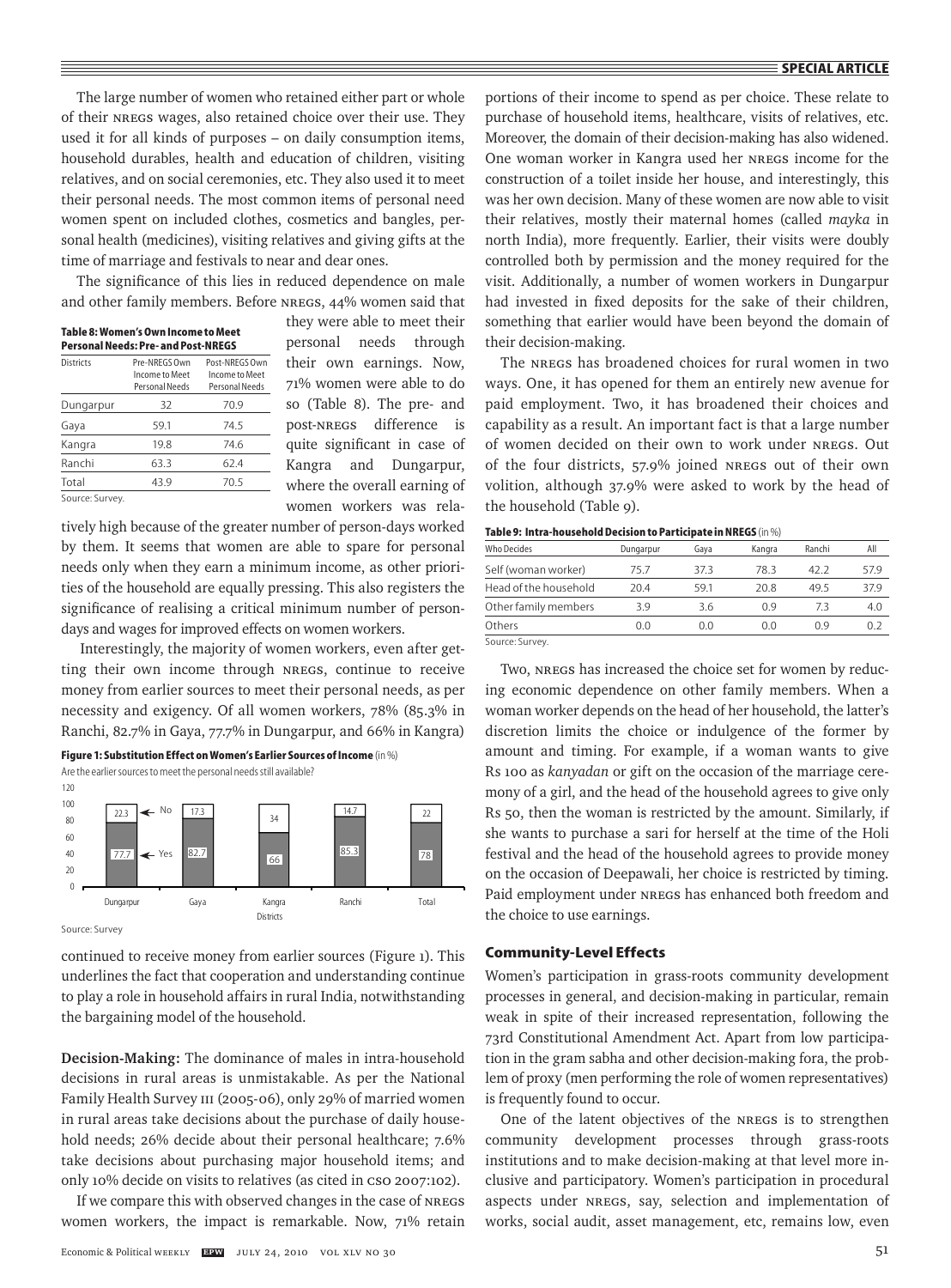though their participation as workers has surpassed the benchmark of 33% at the all-India level in all three years of implementation. The low procedural participation is a fact even in panchayats headed by women.

Procedural participation is important for the realisation of entitlement. The first and foremost issue is to know one's entitlements and the process of realisation. Most women workers were aware of the basic provision of 100 days of guaranteed employment. But the level of awareness about the details of provisions, including women-specific ones, was low and varied across districts.

Women workers were better informed of those provisions that had already been implemented, either partially or fully, and were least aware of those provisions that they were not availing of at all. Moreover, the level of awareness/information was generally higher in places where implementation was better – Dungarpur and Kangra – and greater for provisions that were implemented effectively. Literacy was another factor. Women in Kangra were better informed of most of the provisions, because of relatively high literacy rates (Table 10). Social mobilisation by civil society organisations is another factor that can overcome the handicaps of low literacy rates.

|  | Table 10: Level and Quality of Awareness about the NREGS (% of Respondents) |  |
|--|-----------------------------------------------------------------------------|--|
|--|-----------------------------------------------------------------------------|--|

| Provisions                                                                                                                                                                                                                                                                                                                                                                                                                    | Dungarpur | Gaya | Kangra | Ranchi Total |      |
|-------------------------------------------------------------------------------------------------------------------------------------------------------------------------------------------------------------------------------------------------------------------------------------------------------------------------------------------------------------------------------------------------------------------------------|-----------|------|--------|--------------|------|
| Up to 100 days of employment                                                                                                                                                                                                                                                                                                                                                                                                  | 99.0      | 60.0 | 98.1   | 78.0         | 83.4 |
| Minimum wages                                                                                                                                                                                                                                                                                                                                                                                                                 | 47.6      | 25.5 | 92.5   | 59.6         | 56.1 |
| Equal wages                                                                                                                                                                                                                                                                                                                                                                                                                   | 87.4      | 39.1 | 93.4   | 58.7         | 69.2 |
| Wage payment within 15 days                                                                                                                                                                                                                                                                                                                                                                                                   | 49.5      | 21.8 | 75.5   | 27.5         | 43.2 |
| Worksite facilities                                                                                                                                                                                                                                                                                                                                                                                                           | 94.2      | 21.8 | 74.5   | 40.4         | 57.0 |
| Work within five kilometres from residence 23.3                                                                                                                                                                                                                                                                                                                                                                               |           | 20.0 | 49.1   | 45.0         | 34.3 |
| Unemployment allowance                                                                                                                                                                                                                                                                                                                                                                                                        | 7.8       | 11.8 | 37.7   | 10.1         | 16.8 |
| One-third women workers                                                                                                                                                                                                                                                                                                                                                                                                       | 0.0       | 22.7 | 16.0   | 33.0         | 18.2 |
| $\epsilon$ , $\epsilon$ , $\epsilon$ , $\epsilon$ , $\epsilon$ , $\epsilon$ , $\epsilon$ , $\epsilon$ , $\epsilon$ , $\epsilon$ , $\epsilon$ , $\epsilon$ , $\epsilon$ , $\epsilon$ , $\epsilon$ , $\epsilon$ , $\epsilon$ , $\epsilon$ , $\epsilon$ , $\epsilon$ , $\epsilon$ , $\epsilon$ , $\epsilon$ , $\epsilon$ , $\epsilon$ , $\epsilon$ , $\epsilon$ , $\epsilon$ , $\epsilon$ , $\epsilon$ , $\epsilon$ , $\epsilon$ |           |      |        |              |      |

Source: Survey, Based on multiple-answer questions.

#### **Table 11: How Did Women Search for the NREGS Job?**

| Who Helped the Woman in Getting the Job?  | (96)      |      |        |        |       |
|-------------------------------------------|-----------|------|--------|--------|-------|
|                                           | Dungarpur | Gava | Kangra | Ranchi | Total |
| Searched herself                          | 3.9       | 1.8  | 8.5    | 7.3    | 5.4   |
| Family member                             | 1.9       | 1.8  | 1.9    | 2.8    | 2.1   |
| Fellow women worker                       | 0.0       | 0.9  | 0.9    | 0.9    | 0.7   |
| Mate                                      | 44.7      | 0.0  | 0.0    | 0.9    | 11.0  |
| Self-help group/women's group/association | 0.0       | 2.7  | 0.0    | 0.9    | 0.9   |
| Gram panchayat head/ward member           | 46.6      | 70.0 | 75.5   | 38.5   | 57.7  |
| Panchayat secretary/rozgar sevak          | 2.9       | 12.7 | 13.2   | 14.7   | 11.0  |
| Others                                    | 0.0       | 10.0 | 0.0    | 33.9   | 11.2  |
| Source: Survey.                           |           |      |        |        |       |

Women's ability to search for the NREGS job themselves is another indicator of process participation. But only 5.4% of women were found to have searched the NREGS job themselves, with the gram panchayat head and panchayat secretary/rozgar sevak helping women in most of the cases. District-wise, the role of the different agencies varied, though the role of gram panchayat head/panchayat secretary/rozgar sevak was important in all the four districts. "Mates" especially played a critical role in Dungarpur (Table 11).

Women's participation in the selection of NREG works and social monitoring, including auditing, was almost negligible. They were hardly involved in the management of assets created, though such participation is important to derive lateral benefits from the assets. This happened even in the panchayats headed by woman pradhans.

A positive development is increased participation of women in gram sabha meetings. Forty-five per cent of them had attended gram sabha meetings held in connection with the NREGS. Women's participation in gram sabha was the highest in Kangra (89%), followed by Dungarpur (55%), Ranchi (26%), and Gaya (14%). The high participation in Kangra and Dungarpur was also because of better institutionalisation and functioning of PRIs in both states, and greater social mobilisation in Rajasthan. It seems that women's participation in the gram sabha has been increasing. In another study of six north Indian states in 2008, only 33% of male and female workers had attended the gram sabha meeting (Khera and Nayak 2009: 56). It seems that the holding of gram sabha meeting itself has become a more regular phenomenon post-NREGS.

A large number of women also said they spoke in the gram sabhas –  $73\%$  of the women who had attended the gram sabha spoke in the meeting. The percentage of women who spoke in the meeting was once again the highest in Kangra (85%), followed by Dungarpur (79%), Ranchi (54%), and Gaya (13%). However, it was revealed that women speak mainly about the availability of jobs, wage payment, and other related issues of personal interests, not on community interests like the selection of work, social monitoring, etc.

More women (NREGS workers) now also meet and interact with government officials and PRI representatives. Forty-six per

cent of them had the **Table 12: Women Workers' Participation in the**  chance to interact with government officials, with the percentage of women interacting with officials being the highest in Kangra (97%), followed by Dungarpur (77%), Ranchi (10%), and Gaya (5.5%) (Table 12). This

| Table 12: Women Workers Participation in the |  |  |
|----------------------------------------------|--|--|
| Gram Sabha                                   |  |  |
|                                              |  |  |

| <b>Districts</b> | % of Women<br>Attending<br>Gram Sabha | % of Women<br>Speaking<br>in Gram Sabha | % of Women<br>Interacting<br>with Officials |
|------------------|---------------------------------------|-----------------------------------------|---------------------------------------------|
| Dungarpur        | 55.3                                  | 78.9                                    | 76.7                                        |
| Gaya             | 13.6                                  | 13.3                                    | 5.5                                         |
| Kangra           | 88.7                                  | 85.1                                    | 97.2                                        |
| Ranchi           | 25.7                                  | 53.6                                    | 10.1                                        |
| Total            | 45.3                                  | 73.2                                    | 46.5                                        |
| Source: Survey.  |                                       |                                         |                                             |

has larger effects in terms of increase in confidence levels.

Before NREGS, only 16% of women workers' households had an account in a bank or post office. The figure was dismally low in Dungarpur (3.9%), and no better in other places (Kangra 19%, Gaya 17% and Ranchi 25%). Now, 73% of these households have access to a bank or post office account. Access has increased

to 100% in Dungarpur and Kangra. Moreover, pre-NREGS accounts were mostly in the name of male family members. Now, 72% of the women workers in Kangra, 33% in Ranchi, 24% in Dungarpur and 12.7% even in Gaya have accounts in

|                            | Table 13: Access to Bank/Post Office Account |  |
|----------------------------|----------------------------------------------|--|
| (Pre- and Post-NREGS in %) |                                              |  |

| <b>Districts</b> | Pre-NRFGS<br>Household<br>Access | Post-NRGS<br>Access | Post-NRFGS<br>Household Individual Account<br><b>Women Workers</b> |
|------------------|----------------------------------|---------------------|--------------------------------------------------------------------|
| Dungarpur        | 3.9                              | 100.0               | 24.3                                                               |
| Gaya             | 17.4                             | 41.8                | 12.7                                                               |
| Kangra           | 18.9                             | 100.0               | 72.6                                                               |
| Ranchi           | 25.3                             | 78.2                | 33.0                                                               |
| Total            | 16.0                             | 72.8                | 35.5                                                               |
| Source: Survey.  |                                  |                     |                                                                    |

their own names (Table 13). Since the government has given a direction for account payment of NREGS wages, it is likely to be universalised in other places as well.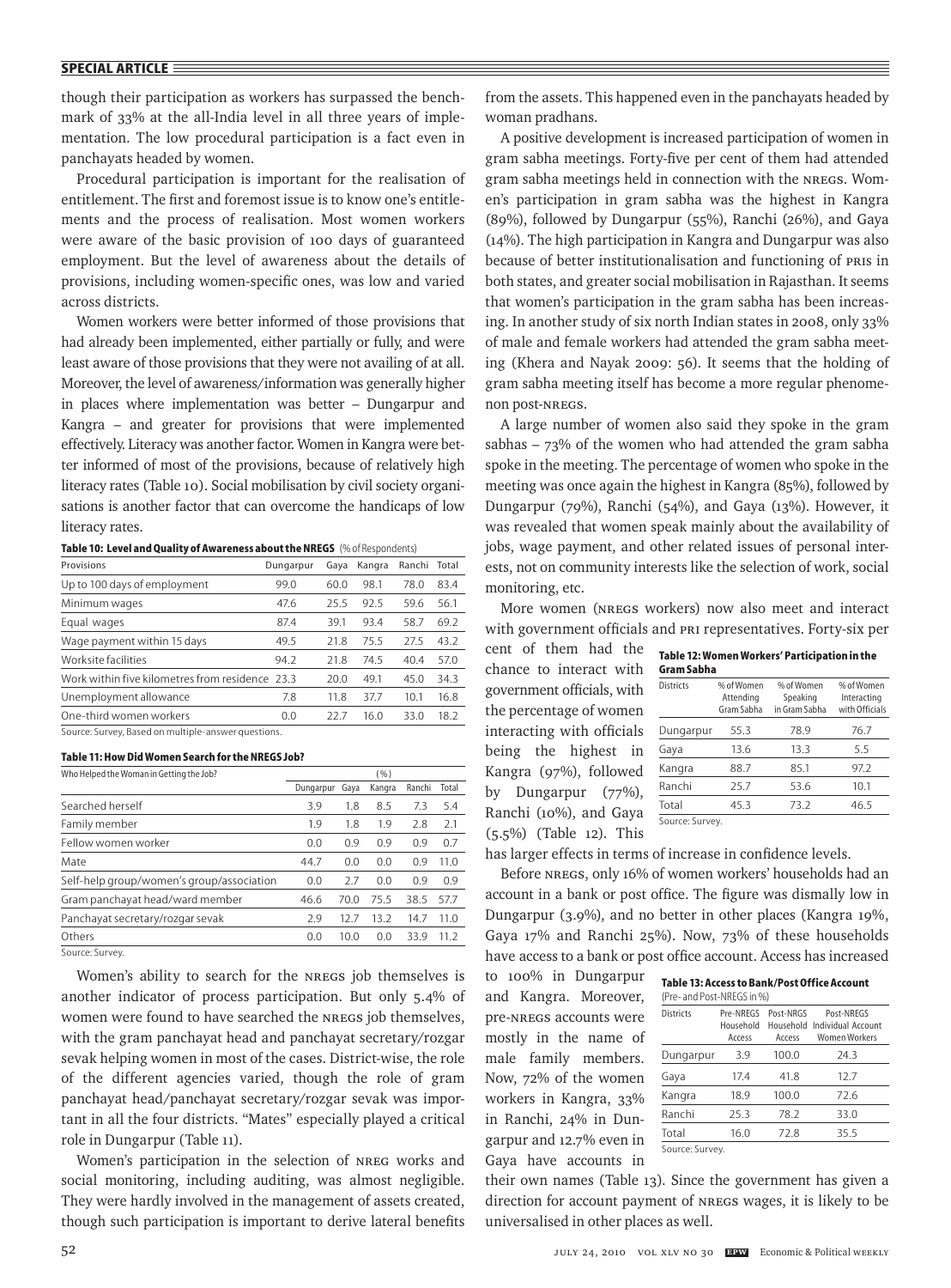Account payment of wages also creates some other effects. Apart from increasing the chances for greater control over earnings, it leads to the development of a saving habit. Initially, most of these workers used to withdraw their entire wages at one go. Gradually, they have started withdrawing as per their needs. This has an added advantage as women are able to save money from wasteful expenditure, if husbands or other male members tend to spend on items like liquor. Women were also found to invest in fixed deposit schemes in the same bank. Greater linkage of women with financial institutions may trigger many individual and community-level social and economic effects (Kabeer 2001b; Mayoux 2001; Pitt et al 2006; Mayoux and Hartl 2009).

The practice of discriminatory wages in case of casual workers is found both in rural and urban areas. In 2004-05, the all-India average daily wage of a casual rural worker was Rs 55.03 for males and Rs 34.94 for females, a difference of about Rs 20 (Karan and Selvaraj 2008: 43). In other words, the average daily wage of a female casual worker was only 63% that of a male worker. The difference was much higher in some states. There was a difference of Rs 69.11 in Kerala, the highest among all the states.

Ensuring equal wages for male and female workers in the informal sector remains a major issue and challenge for gender equality. The NREGS has achieved it in some places and to some extent. In our survey, only in one out of 13 worksites were male and female workers paid different wages. The group measurement system, social mobilisations including social audits, the absence of contractors and the practise of a daily wage system have helped in realising equal wages.

But payment of minimum wages through the schedule of rates (SOR) still remains a challenge. Except HP, in all the other three states, the actual wage of a woman worker was less than the prescribed minimum, even though it was quite high compared to the prevailing rural wage for female casual workers. The differences between the prevailing market, actual and minimum wages under NREGS are shown in Table 14.

#### **Table 14: Difference between Market, Actual and Minimum Wages under NREGS**  (per day in Rs)

| <b>Districts</b> | Average Earning of<br>a Woman Worker | Minimum Wages under<br>NREGS# | District-wise Average<br><b>Rural Wages for Casual</b><br>Workers, 2004-05 |  |
|------------------|--------------------------------------|-------------------------------|----------------------------------------------------------------------------|--|
| Dungarpur        | 81                                   | 100                           | $52.06*$                                                                   |  |
| Gaya             | 65                                   | 89                            | $36.17**$                                                                  |  |
| Kangra           | 100                                  | 100                           | na                                                                         |  |
| Ranchi           | 83                                   | 92                            | $50.21***$                                                                 |  |

na not available; # This was the prescribed minimum wage for unskilled workers at the time of the survey. Source: Survey;\* Institute for Human Development (IHD) (forthcoming); \*\* IHD (2009: 53);

\*\*\* IHD (2008: 45).

Realisation of equal wages under NREGS has significant implications for the rural labour market.<sup>17</sup> If women are able to earn higher wages under NREGS, there is a probability that in most cases, they would not be willing/available to work for less than what they are getting under NREGS. The reduction in the supply of the women labour force due to NREGS would create supplyside pressures on labour market that would push up the wage floor. It was observed that many tea gardens in Kangra were finding it difficult to hire workers on the basis of their pre-NREGS wages. They had to increase the wages, and frequently this upward revision had to be done with consideration to NREGS wages. Some of these gardens were on the verge of closure, as they were finding it difficult to operate at a profit with increased wage costs.

Subtle changes in gender relations have been observed but mostly at the household level. Increased say of women in decision-making, greater recognition of their contribution to the household income, and reduced dependence on male family members for meeting expenditures related to personal needs are some of those changes.

Due to weak participation in related processes, larger community-level effects remain to be realised. Even in the case of the increased presence of women at the gram sabha, male participants dominate the decision-making process. Entrenched gender relations are hard to dismantle. While we were interviewing women workers in Dungarpur, they refused to sit side by side on the cot in the presence of male members, as social norms prohibited them to do so.

Nevertheless, worksite experiences were enriching. The introduction of the female mate system has allowed women to reverse the role of a male mate/supervisor. For male workers, working under a female mate is a new experience. This may not change the character of gender relations immediately, but will have a definite impact in the long-run. Moreover, female mates were found to be more sensitive to the needs and requirements of women.

Working together gives women an opportunity to share grievances and personal problems, and helps in the development of women's solidarity. Women were observed to be exchanging help, for example, borrowing money and bartering goods among themselves for which they were earlier dependent on other people. Some old and physically weak women were found to be working on the sites. In spite of the group measurement system, nobody was complaining that these women were receiving the same wages, although their productivity was less. Rather, the group was considerate towards their old age and physical ability, and offered them easy and less strenuous tasks. In turn, some of the widows working at NREGS worksites said that coming out and working gave them a sense of purpose and belonging, compared to sitting at home and getting bored.

# **Difficulties and Obstacles for Women Workers**

However, NREGS benefits have not come easily – working hours for women have increased; their leisure time has vanished; and they have to bear with physical and emotional strains. Women in Dungarpur told us that they get up quite early to fetch water, prepare food, and make arrangements for the children before going to the worksite. Even during the official lunch break, some of them return home to take care of the children and other family members. Wage payment is linked to a task-based son, and since the SOR is prepared based on the average output of a healthy, invariably male worker, women have to work very hard to earn minimum wages. This is much more difficult for old, physically weak, and lactating women.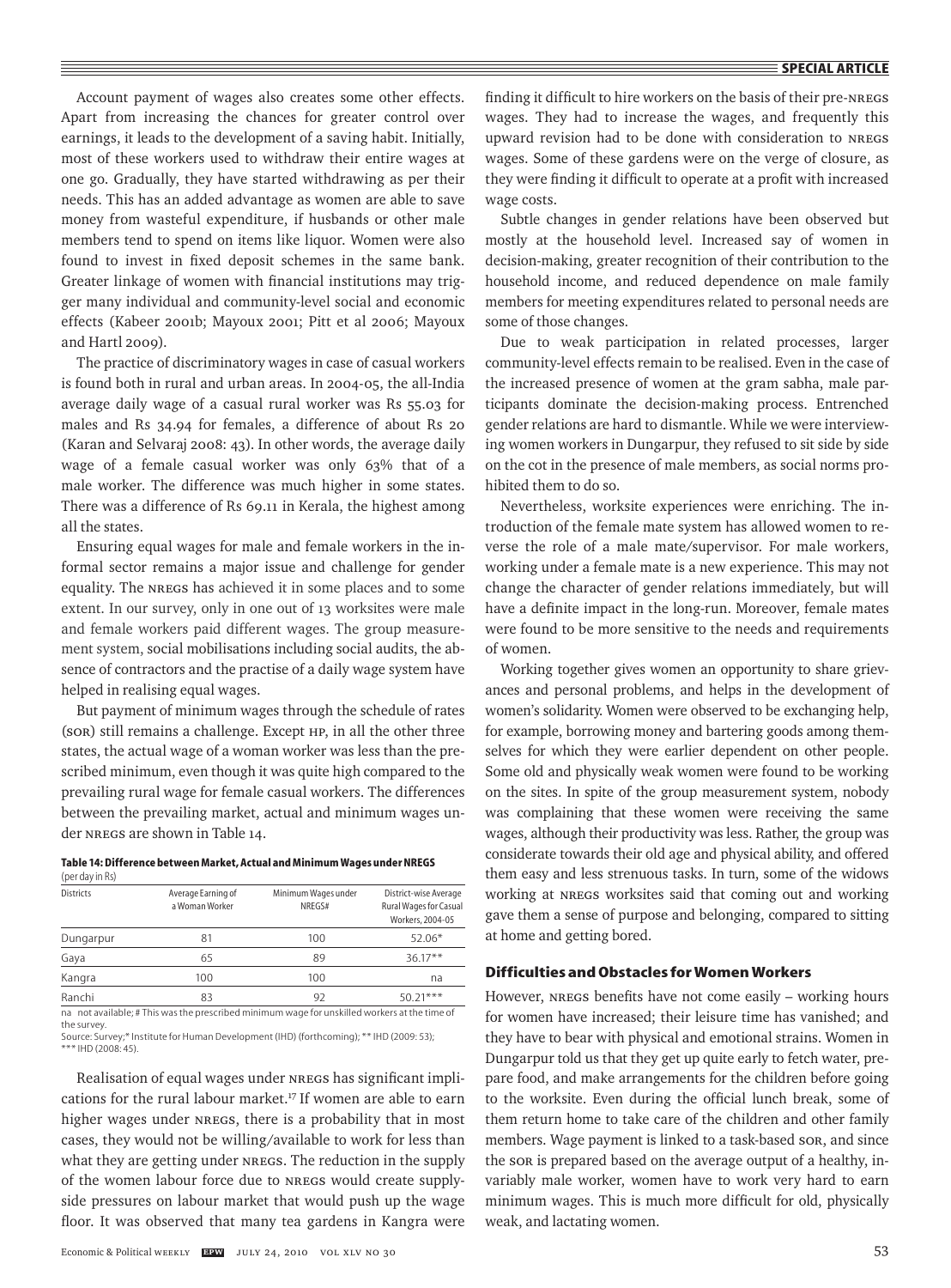## 14 No 12 Yes← 10 No. of Worksites No of worksites No of worksites 8 6 4 2 0 Drinking water First aid Shade Crèche Toilets Facilities

Worksite Facilities

#### **Figure 2: The Status of Facilities at 13 Surveyed Worksites**



In the absence of (proper) crèche facilities, lactating women and women with young children leave their children at home while working at the worksite (Figure 2). Only 28% of the women with children under the age of five brought them to the worksite; 62% left their children in the care of siblings/elders; and another 10% of women left their children without proper care. Since, they have to remain away from home for a minimum of eight hours at the NREG worksite, they remain anxious about the well-being of their children. Eighty-one per cent confessed that they remain emotionally strained while they are working at the worksite and their children are left at home, either unattended or in another's care.

There are also some reports of the continued presence of contractors and harassment of women workers. Khera and Nayak in their 2009 study found that at worksites where contractors were present, 35% of women reported various types of harassment. Also, worksite facilities were negligible on these worksites (Khera and Nayak 2009: 54).

# **5 Conclusions and Prospects**

Empowerment of rural women has emerged as an unintended consequence of NREGS. Women have benefited more as workers than as a community. Women as individuals have gained because of their ability to earn independently, made possible due to the paid employment opportunity under NREGS. Independent and monetised earnings have increased consumption choices and reduced economic dependence. This has helped women in registering their tangible contribution to the household's income. The overall effects of these have translated into an increased say for women in household affairs.

Women as a community, however, have been slow in realising the potential benefits of the scheme. Nevertheless, their increased presence in the gram sabha, the increasing number of women speaking out in the gram sabha, frequent interactions with government officials and PRI representatives, and access to banks and post offices are new developments. Additionally, the female mate system has reversed the traditional gender roles, albeit in a limited manner.

On the flipside, working hours for women have increased; leisure time has vanished; and there are physical and emotional strains related to such work. Lactating women and women with young children work under emotional strain, as they remain separated from their children for long hours. Some adolescent girls are reported to have left their studies to avail of the job opportunity under NREGS, especially in Dungarpur.

The challenges lie in horizontal and vertical expansion of benefits first. The high participation of women ensures horizontal spread of benefits. Realisation of greater numbers of persondays ensures better individual-level effects. Districts with high sc and sr populations and states with high human and gender development indices and greater levels of state and civil society mobilisation have benefited more. However, other than sc, st, and OBC women, others are not forthcoming in availing this paid job opportunity.

Apart from implementation issues, there are social and cultural contexts that restrict women's participation in some places. Persistent social and community mobilisation and a proactive role for the state can compensate for some of these social and cultural deficits. This will also be helpful in bridging the gap between work participation and process participation.

Certain initiatives and changes can also prove helpful. The realisation of sufficient numbers of person-days to earn a critical minimum income that triggers household-level effects is the first condition. Timely payment of wages through individual accounts of women workers encourages participation, and greater control over earnings. A daily wage system instead of wages as per the SOR has been helpful in realising minimum wages. The experience of HP is proof of this and the Act does not prohibit it. Alternatively, a gender-sensitive son, as has been introduced in Bihar,<sup>18</sup> can be experimented within other states as well. Working conditions need to be made more conducive by enforcing and strengthening existing provisions and adding new ones. For example, breastfeeding breaks for lactating women and flexibility in working hours may be considered. Crèche provision may be linked with the Anganwadi or Integrated Child Development Services (ICDS) centres, panchayat bhavans, local school buildings, etc, to make them more practical. Among others, maternity relief for women, along the lines of MEGS, make-shift toilets at the worksite and innovations in work instruments so as to reduce work drudgery may be adopted.

Increased participation in procedural aspects and greater control over the types and management of assets can increase social and community benefits. The Kerala model of linking NREGS with women's groups (Kudumbashree) may be useful for greater process participation. A minimum representation of women among the NREGS functionaries like programme officers, rozgar sevaks, ombudsmen, members of vigilance and monitoring committees, mates, etc, would be useful. Some of the assets created, if properly chosen, may reduce the load of unpaid work like fetching water, fodder, etc. Creation of skill-generating assets like horticulture or fisheries through ponds can also be further explored to ensure better lateral benefits from such assets.

#### **NOTES**

<sup>1</sup> Government of India (2005), National Employment Guarantee Act, No 42 of 2005, Gazette of India, Extraordinary Part II, Section 1, No 48, New Delhi.

<sup>2</sup> Note that vide an Amendment on 31 December 2009, in The Gazette of India, Extraordinary Part II, Section I, No 53, the names of the Act and Scheme have been changed to respectively, Mahatma Gandhi National Rural Employment Guarantee Act (MGNREGA) and Mahatma Gandhi National Rural Employment